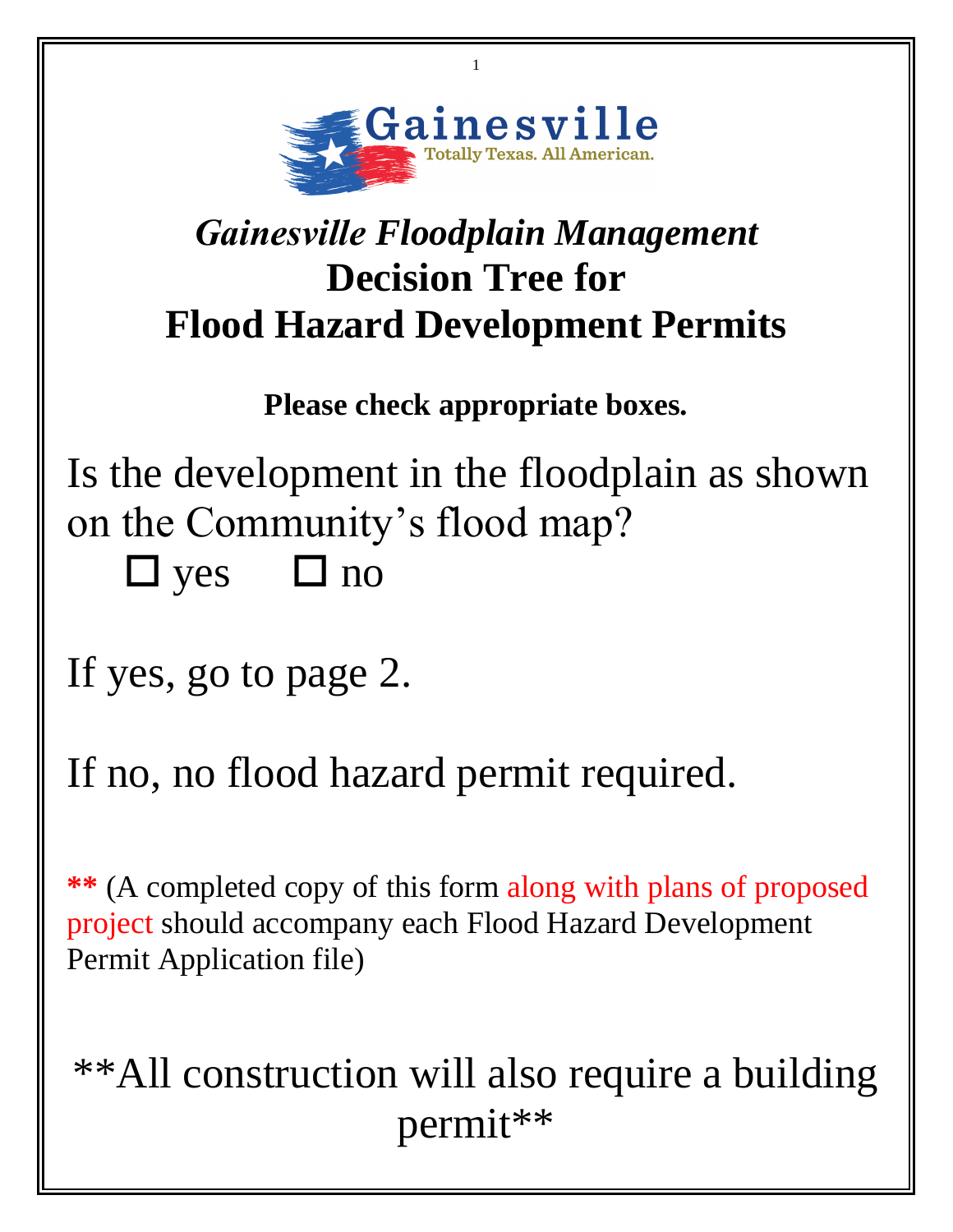| 2                                                                                                                                                                                                         |
|-----------------------------------------------------------------------------------------------------------------------------------------------------------------------------------------------------------|
| Are other permits required (i.e., federal or state)?                                                                                                                                                      |
| $\Box$ If yes, advise applicant of what additional permits are needed.                                                                                                                                    |
| $\Box$ Request copy for attachment to Flood Hazard Development Permit<br>Application.<br>[Application may be made but permit shall not be issued until other<br>permits are provided.<br>Go to section 2. |
| $\Box$ If no, proceed with Flood Hazard Development Permit Application.<br>Go to section 2.                                                                                                               |
| <b>Section 2</b>                                                                                                                                                                                          |
| Is the development in a Special Flood Hazard Zone A, A1-30, AE, or AH<br>but <u>not</u> in the floodway <sup>1</sup> ?                                                                                    |
| $\Box$ yes<br>$\square$ no                                                                                                                                                                                |
| If yes, go to page 3. If no, continue.                                                                                                                                                                    |
| Is the development in the Floodway?                                                                                                                                                                       |
| $\Box$ no<br>$\Box$ yes                                                                                                                                                                                   |
| If yes, go to page 4. If no, start over.                                                                                                                                                                  |
|                                                                                                                                                                                                           |
|                                                                                                                                                                                                           |
|                                                                                                                                                                                                           |

 $\overline{a}$ 

<sup>&</sup>lt;sup>1</sup> In Unnumbered A-Zones for riverine areas, the floodway is considered to be  $\frac{1}{2}$  the width of the floodplain as measured from the water's edge to the upland limit of the floodplain measured perpendicular to the stream or river.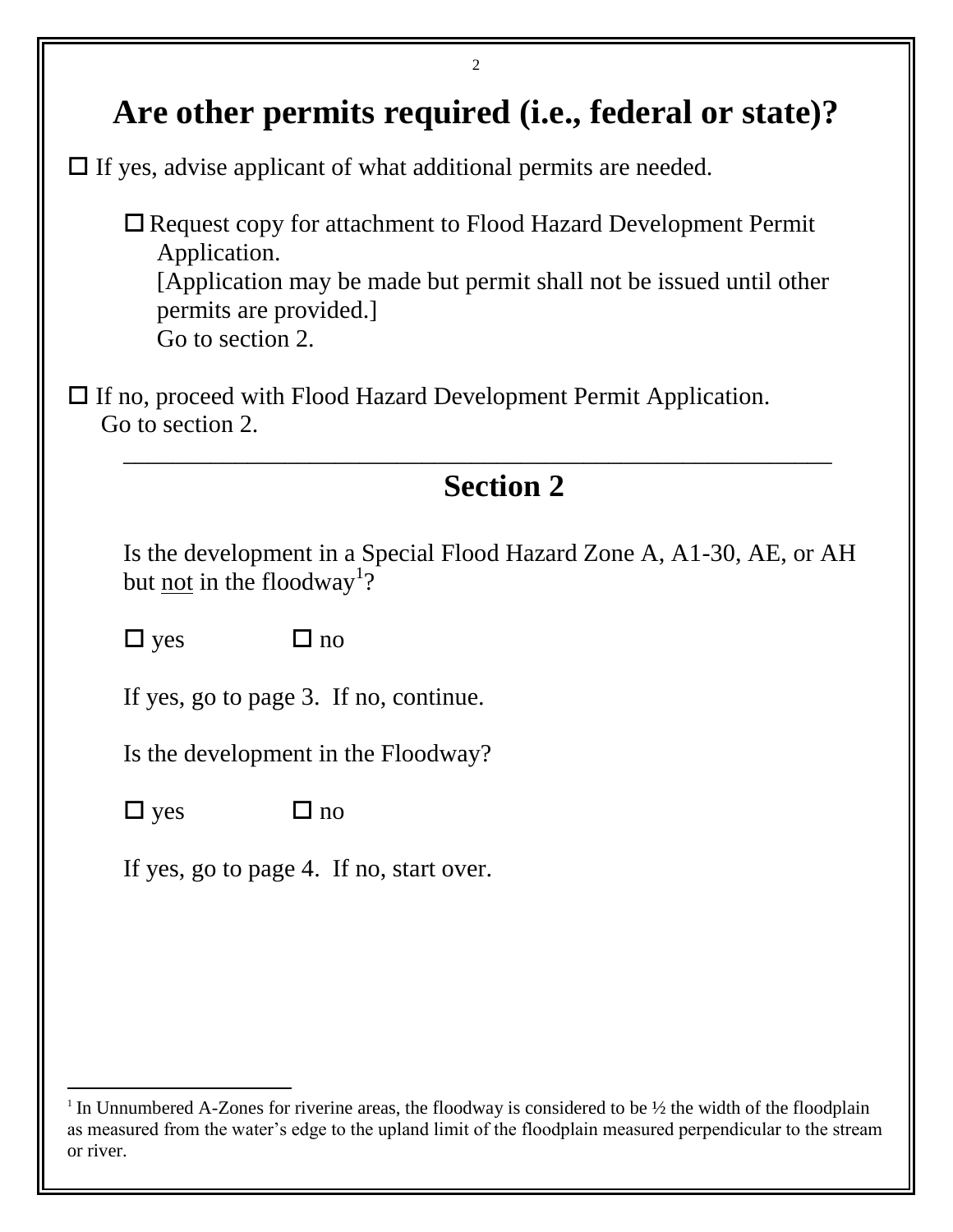

## **A, A1-30, AE and AH Zones [Not in Floodway]**